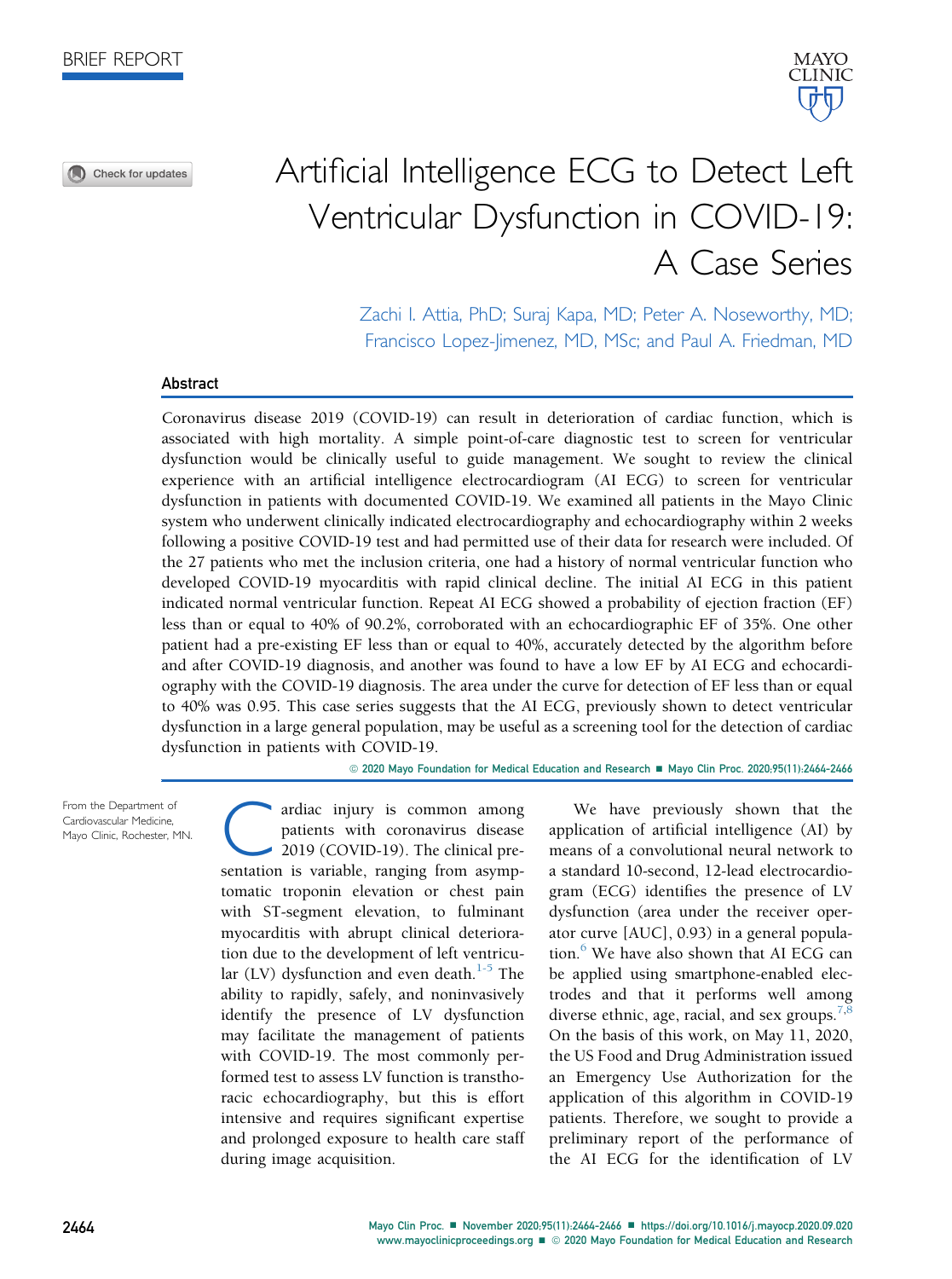<span id="page-1-0"></span>

| <b>TABLE. Patient Characteristics</b> |                       |                        |                     |
|---------------------------------------|-----------------------|------------------------|---------------------|
| Characteristic                        | Total cohort $(n=27)$ | LVEF $\leq 40\%$ (n=3) | LVEF $>40\%$ (n=24) |
| Age, years                            | $66.5 \pm 13.8$       | $81.4 \pm 3.3$         | $64.6 \pm 13.5$     |
| Sex (M/F)                             | 18/9                  | 1/2                    | 17/7                |
| HTN, mm Hg                            | $\overline{2}$        | $\mathcal{D}$          | $\overline{10}$     |
| BMI, kg/mL <sup>2</sup>               | $78.9 + 4.7$          | $74.8 + 3.8$           | $79.4 + 4$          |
| Ejection fraction, %                  | $57.1 \pm 13.5$       | $25.6 \pm 11.1$        | $61.1 \pm 7.1$      |
| ARDS, n (%)                           | 15 (55.6)             | (33.3)                 | 14(58.3)            |

 $ARDS =$  acute respiratory distress syndrome; BMI = body mass index; F = female; HTN = hypertension; M = male.

dysfunction specifically in COVID-19 patients.

We identified 27 patients in the Mayo Clinic comprehensive electronic medical record with a positive COVID-19 test and a 12-lead ECG performed within 14 days of an echocardiogram ([Table](#page-1-0)). The mean age was  $67\pm14$  years, 67% were men, and 3 of 27 (11.1%) had depressed ventricular function and COVID-19, one presumed secondary to COVID-19 myocarditis ([Figure](#page-1-1)). This patient was a 77-year-old woman with transfusion-dependent myelodysplastic syndrome, chronic obstructive pulmonary disease requiring supplemental oxygen nocturnally, who presented with fevers and increased oxygen requirements, and fifthgeneration troponin of 42 ng/L (peak during hospitalization 57 ng/L). She underwent cardiac magnetic resonance imaging 9 months before admission to assess for iron overload that showed ejection fraction (EF) at 61% (normal). The AI analysis of the admission 12-lead ECG indicated normal ventricular function ([Figure\)](#page-1-1). The patient was treated with intravenous immunoglobulin, methylprednisolone, and intravenous heparin for COVID-19 myocarditis, complicated by acute systolic heart failure. An echocardiogram on hospital day 2 showed an EF of 35%; a 12-lead ECG performed on hospital day 4 had a 90.2% probability of EF less than or equal to 40% with AI analysis. The patient developed progressive dyspnea and ultimately died from her illness. There were two other patients with LV dysfunction  $(EF\leq 40\%)$ , one before and after COVID-19 diagnosis, accurately detected by the AI ECG before and after COVID-19, and the other identified at the time of COVID-19

<span id="page-1-1"></span>

FIGURE. Electrocardiograms (ECGs) and artificial intelligence ECG results in a 77-year-old woman (patient #8) who developed left ventricular dysfunction due to coronavirus disease 2019 myocarditis. EF = ejection fraction.